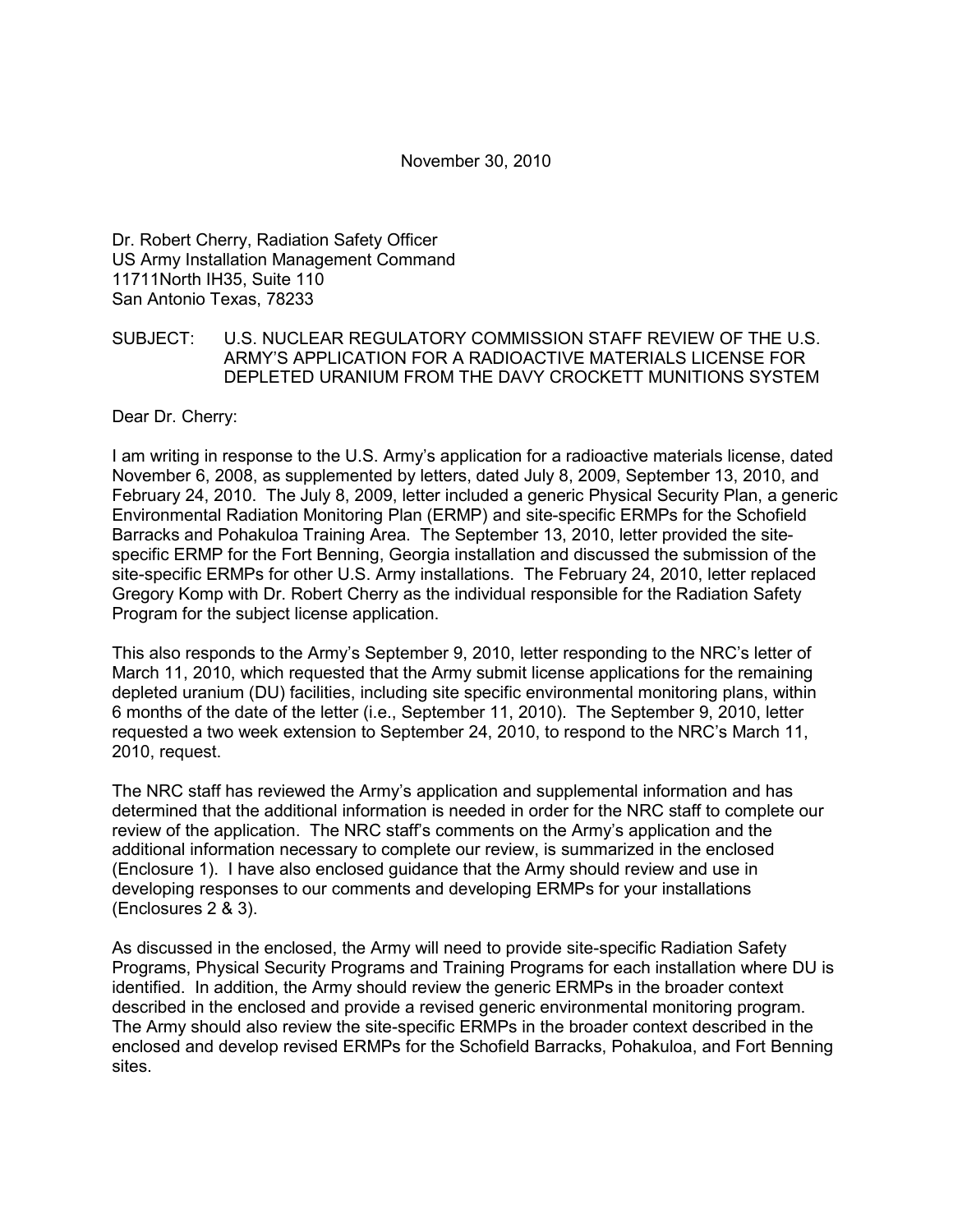R. Cherry 2

In order to ensure that the U.S. Army's responses to our comments, and the additional information requested is of adequate detail and quality, I suggest that our technical staff's meet to discuss the items summarized in the enclosed as soon as possible. During that meeting, NRC and U.S. Army staff should develop a schedule for the submission of the additional information by the Army, and the completion of the review by the NRC.

Regarding the September 9, 2010 letter, it appeared that the Army was requesting a two week extension so that the remaining ERMPs could be submitted for the outstanding Army installations. However, based upon the September 13, 2010 letter, the ERMPs will be submitted on a monthly basis until plans covering all sites will be submitted. The NRC finds this schedule acceptable. However, the schedule for the next submittal will be 30 days following the submittal of the revised generic ERMP.

In accordance with 10 CFR 2.390 of the U.S. NRC's "Rules of Practice for Domestic Licensing Proceedings and Issuance of Orders," a copy of this letter will be available electronically for public inspection in the U.S. NRC's Public Document Room or from the Publicly Available Records component of the U.S. NRC's Agencywide Documents Access and Management System (ADAMS). ADAMS is accessible from the U.S. NRC Website at http://www.nrc.gov/reading-rm/adams.html.

Please contact Dominick A. Orlando by phone, at (301)415-6749 or by email, at dominick.orlando@nrc.gov to arrange the meeting, or if you have any questions concerning the NRC staff's comments.

Sincerely,

**/RA/** 

 Paul Michalak, Branch Chief Materials Decommissioning Branch Decommissioning and Uranium Recovery Licensing Directorate Division of Waste Management and Environmental Protection Office of Federal and State Materials and Environmental Management Programs

Docket: No.: 40-9083

Enclosures:

- 1. NRC Comments
- 2. Environmental Monitoring Guidance
- 3. Sample Monitoring Plan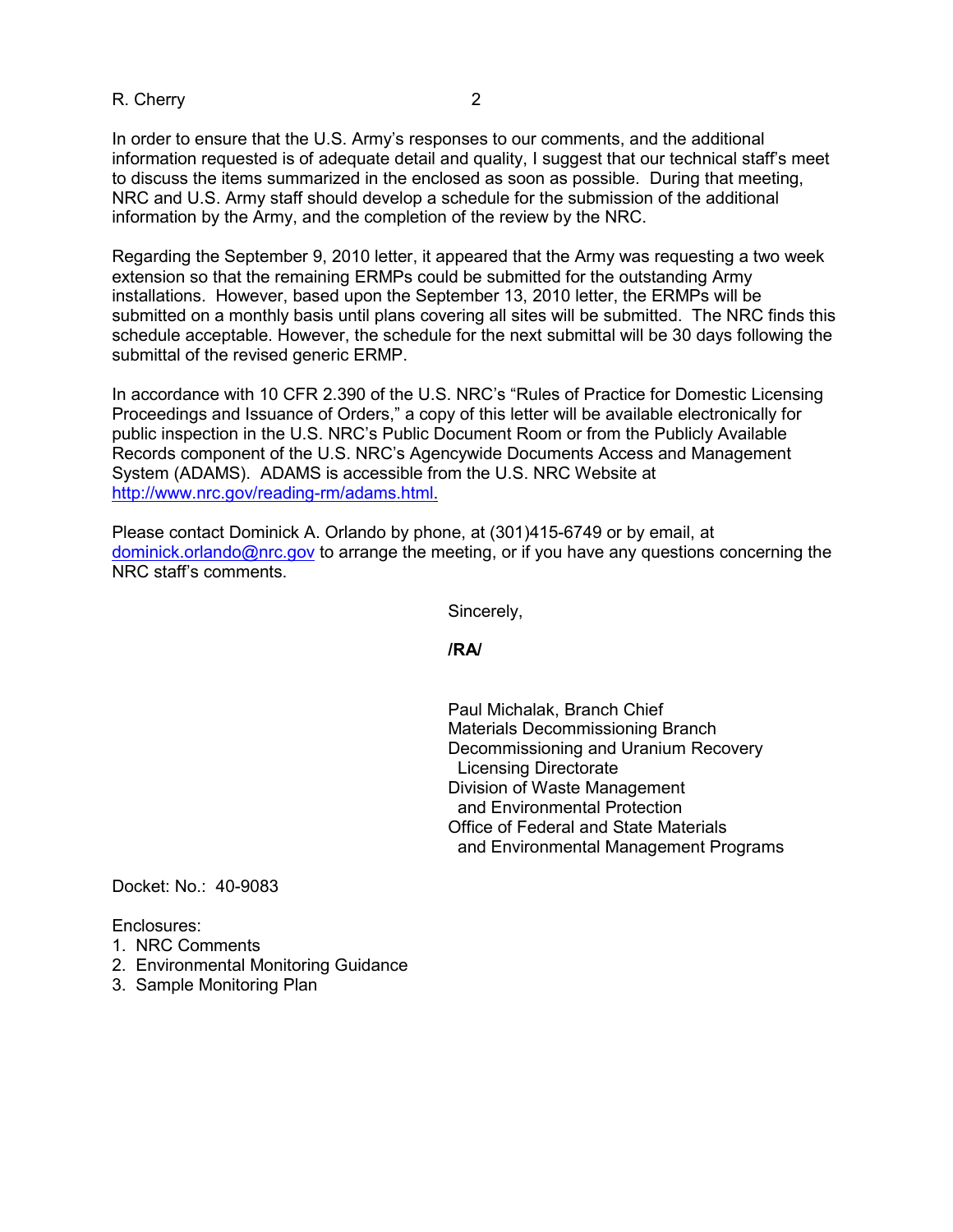In order to ensure that the U.S. Army's responses to our comments, and the additional information requested is of adequate detail and quality, I suggest that our technical staff's meet to discuss the items summarized in the enclosed as soon as possible. During that meeting, NRC and U.S. Army staff should develop a schedule for the submission of the additional information by the Army, and the completion of the review by the NRC.

Regarding the September 9, 2010 letter, it appeared that the Army was requesting a two week extension so that the remaining ERMPs could be submitted for the outstanding Army installations. However, based upon the September 13, 2010 letter, the ERMPs will be submitted on a monthly basis until plans covering all sites will be submitted. The NRC finds this schedule acceptable. However, the schedule for the next submittal will be 30 days following the submittal of the revised generic ERMP.

In accordance with 10 CFR 2.390 of the U.S. NRC's "Rules of Practice for Domestic Licensing Proceedings and Issuance of Orders," a copy of this letter will be available electronically for public inspection in the U.S. NRC's Public Document Room or from the Publicly Available Records component of the U.S. NRC's Agencywide Documents Access and Management System (ADAMS). ADAMS is accessible from the U.S. NRC Website at http://www.nrc.gov/reading-rm/adams.html.

Please contact Dominick A. Orlando by phone, at (301)415-6749 or by email, at dominick.orlando@nrc.gov to arrange the meeting, or if you have any questions concerning the NRC staff's comments.

Sincerely,

### **/RA/**

 Paul Michalak, Branch Chief Materials Decommissioning Branch Decommissioning and Uranium Recovery Licensing Directorate Division of Waste Management and Environmental Protection Office of Federal and State Materials and Environmental Management Programs

Docket: No.: 40-9083

Enclosures:

- 1. NRC Comments
- 2. Environmental Monitoring Guidance
- 3. Sample Monitoring Plan

# **ML103160184**

| <b>I</b> OFC   | <b>DWMEP</b>                            | <b>DWMEP</b> | <b>DWMEP</b> |
|----------------|-----------------------------------------|--------------|--------------|
| II NAME        | <b>PMichalak for</b><br><b>NOrlando</b> | SAchten      | PMichalak    |
| <b>II DATE</b> | 11/12/10                                | 11/15/10     | 11/30/10     |

# **OFFICIAL RECORD COPY**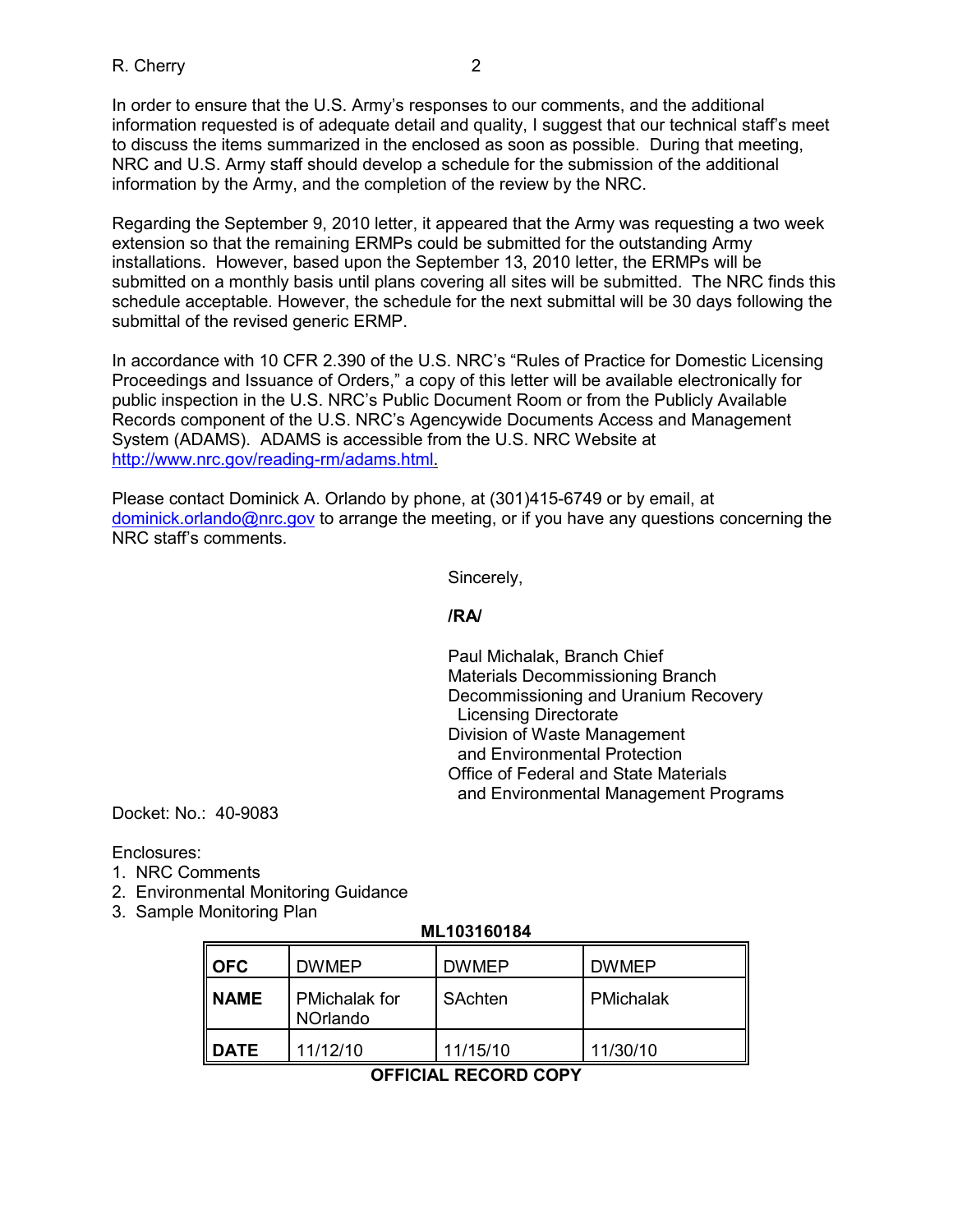### **U.S. NUCLEAR REGULATORY COMMISSION COMMENTS ON THE US ARMY'S LICENSE APPLICATION, INCLUDING THE GENERIC PHYSICAL SECURITY AND ENVIRONMENTAL MONITORING PLANS (ERMPs) AND THE SITE SPECIFIC ERMP FOR THE SCHOFIED BARRICKS, POLAKUHOA TRAINING AREA AND FORT BENNING INSTALLATIONS**

# **LICENSE APPLICATION**

- 1. The application states that NUREG-1556 was used to develop the license application. However, the application does not address the items outlined in the NUREG. The application should follow the guidance in NUREG-1556. NUREG-1556, Volumes 7 and 11 should be reviewed for further guidance in developing the application. In addition, the application references numerous Army documents with the apparent expectation that the U.S. Nuclear Regulatory Commission (NRC) staff will cull the relevant information from these documents. As the license application needs to include all of the information necessary for the NRC staff to evaluate the various Radiation Safety Programs at your facilities and perform inspections based on our regulations and commitments made in your application, the Army application should provide the information in a more concise and usable format.
- 2. The license application states that the purpose for which the licensed material, depleted uranium (DU), will be used is to possess and manage DU from the Dave Crockett munitions system and that activities will be limited to surveys and incidental recovery of DU fragments. However, it is not clear from the license application if the U.S. Army intends to use the ranges where DU is identified for the testing or firing of high-explosive ordnance. Department of Defense Directive 4715.11, sections 5.4.9 and 5.4.9.2 indicate that high-explosives should not be fired into ranges containing DU. Please verify that high-explosives will not be fired into ranges where DU is identified or suspected to be present and provide the procedures that will be instituted to ensure that ranges containing DU will not be used for high-explosive munitions testing and firing.
- 3. The license application indicates that DU possessed pursuant to the license may be disposed of at a licensed facility. This indicates that decommissioning may be contemplated by the Army at these sites. Please clarify if the Army intends to perform decommissioning activities under the license.
- 4. The application provides a general description of the US Army's Radiation Safety Management approach and states that the individual installations, under the direction of the Garrison Radiation Safety Officer (Garrison RSO) will develop installation specific Radiation Safety Programs. However, the application does not provide sufficient information about the Schofield Barracks and Polakuhoa installation-specific Radiation Safety Programs to allow the NRC staff to determine if the possession and management activities can be conducted safely and in accordance with NRC regulations. Please provide the Schofield Barracks and Polakuhoa installation-specific Radiation Safety Programs, as well as the names, training and qualifications specific to DU, of the Garrison RSO's for these installations.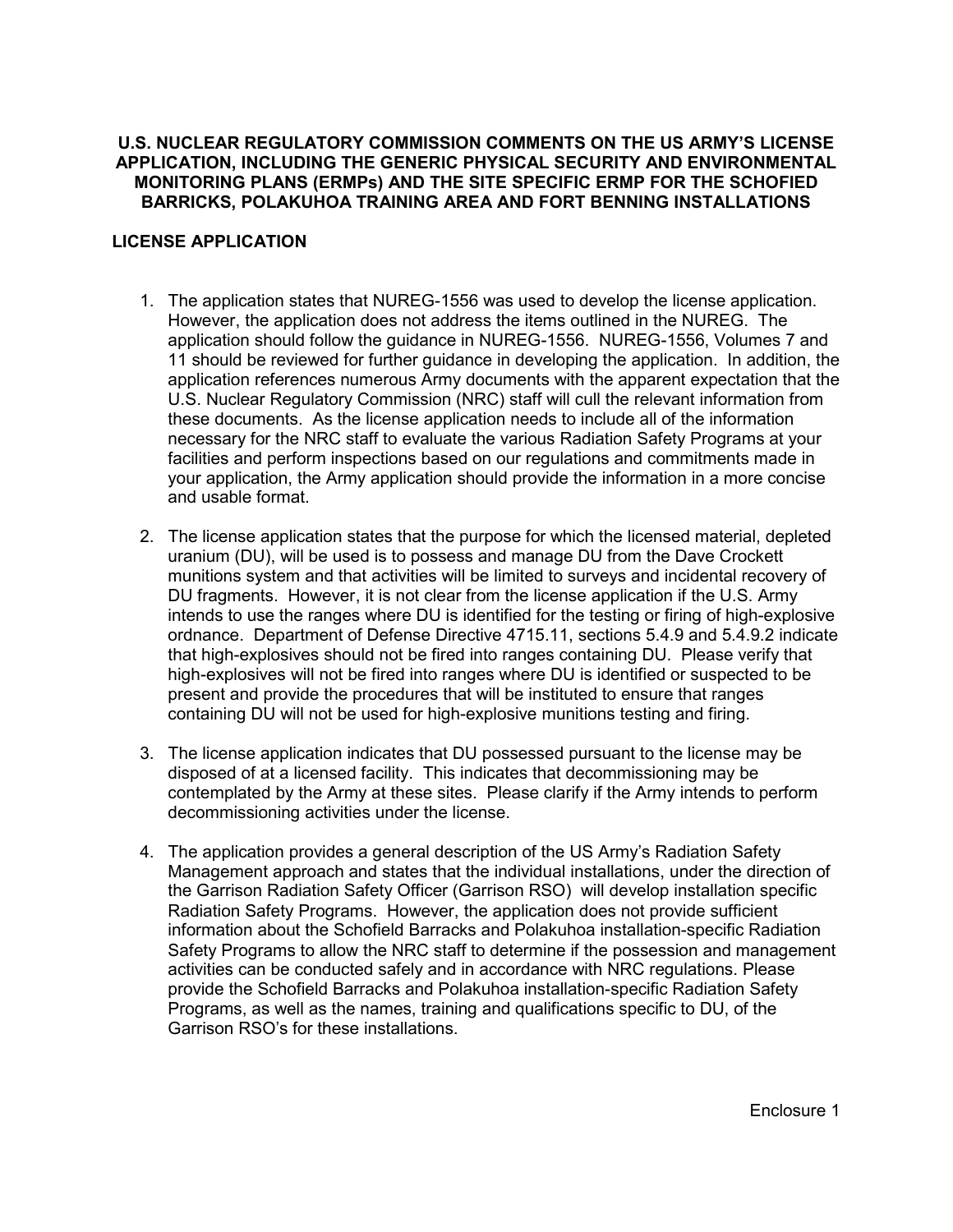- 5. The application provides a general description of the training approach that will be used at installations where DU is identified. However, the application does not provide sufficient information to allow the NRC staff to determine if the training program will ensure that individuals allowed unescorted access to areas where DU is identified will have adequate training. Please provide the Schofield Barracks and Polakahoa installation-specific training programs for the individuals that will be allowed unescorted access to areas where DU is identified.
- 6. The application discusses screening levels that will be used as clearance levels and references the Department of the Army Pamphlet 385-24, Table 5-2. The values included in this table have not been incorporated into NRC guidance or regulations and, as such, are not appropriate. Therefore, the application will need to be revised to incorporate current NRC guidance in Regulatory Guide 1.86.
- 7. The application indicates that a cost estimate was included with the application (Enclosure 2 to Lt General Robert Wilson's November 6, 2008, letter). NRC staff is unable to locate this cost estimate in our documents. Please provide this enclosure. In addition, the application references Attachments 1 and 4 but does not include references to Attachments 2 and 3. Please clarify the number and titles of the attachments included with the license application.

# **GENERIC PHYSICAL SECURITY PLAN**

1. The Generic Physical Security provides a general description of a Physical Security Plan. However, the Generic Physical Security Plans does not include sufficient information to allow the NRC staff to determine if access to areas containing DU will be properly secured. Please provide the Physical Security Plans for the Schofield Barracks and Polakuhoa installations.

#### **GENERIC ENVIRONMENTAL RADIATION MONITORING PLAN**

- 1. It appears that the US Army's approach to development of the Environmental Radiation Monitoring Plan's (ERMP's) is based on the assumption that environmental radiation monitoring is triggered by a certain dose level close to regulatory limits. Environmental monitoring is used to determine if material is being released from a facility, in this case the range, which could potentially impact public health and safety or the environment. In developing ERMPs it should not be assumed that DU is not being released from a facility. Rather, it is the implementation of the ERMP that will demonstrate whether the DU is being released from the facility. If the ERMP demonstrates that DU is not being released from a range or its environs only then could consideration be given to reduce or even eliminate the particular monitoring program.
- 2. The current Generic ERMP is insufficient to be the framework for an ERMP as it is too limited. It needs to be broad and encompass the entire range of potential sample media and exposure pathways that can be encountered at the various installations cites in the license application.